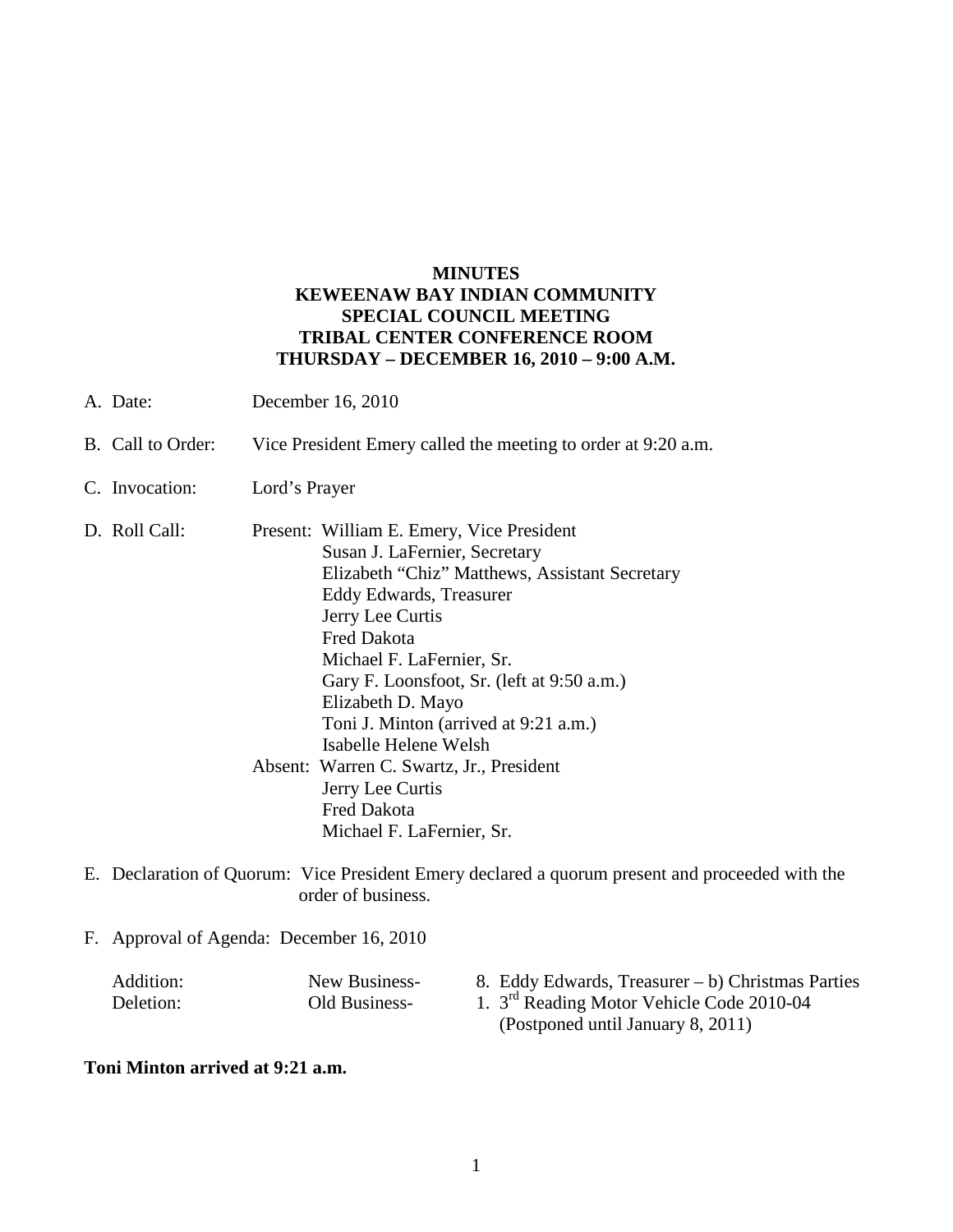**MOTION MADE BY EDDY EDWARDS TO APPROVE THE AGENDA WITH THE CHANGES. SUPPORTED BY GARY F. LOONSFOOT, SR. SEVEN IN FAVOR (Susan J. LaFernier, Elizabeth "Chiz" Matthews, Eddy Edwards, Gary F. Loonsfoot, Sr., Elizabeth D. Mayo, Toni J. Minton, Isabelle H. Welsh), OPPOSED - 0, ABSTAINING - 0, FOUR ABSENT (Warren C. Swartz, Jr., Jerry Lee Curtis, Fred Dakota, Michael F. LaFernier, Sr.), MOTION CARRIED.**

- G. For Your Information:
	- 1. An Invite to the New Year's Eve Sobriety Concert from the Pokagon Band of Potawatomi's Department of Language and Culture, Department of Health Services, Behavioral Health Services
	- 2. Report of Ojibwa Seniors Center Food Safety & Environmental Health Survey November 29, 2010 by I.H.S.
	- 3. Report of Red Apple Family Restaurant Food Safety & Environmental Health Survey November 29, 2010 by I.H.S.
	- 4. Ojibwa Senior Citizens Meeting Minutes 12/8/10 (Draft)
- H. Old Business:
	- 1. Elizabeth Mayo Booster Club Update

The Baraga Booster Club reported Ginny Ann Jermac did not approach them with regards to her request for cheerleading uniforms. They can assist with the purchase of uniforms.

- I. New Business:
	- 1. Hannah Misegan Donation Request for RICC Christmas Party December 20, 2010

**MOTION MADE BY GARY F. LOONSFOOT, SR. TO DONATE \$1,000.00 FOR THE RICC CHRISTMAS PARTY AS REQUESTED BY HANNAH MISEGAN. SUPPORTED BY ELIZABETH "CHIZ" MATTHEWS. SIX IN FAVOR (Susan J. LaFernier, Elizabeth "Chiz" Matthews, Eddy Edwards, Gary F. Loonsfoot, Sr., Elizabeth D. Mayo, Toni J. Minton), OPPOSED - 0, ONE ABSTAINING (Isabelle H. Welsh), FOUR ABSENT (Warren C. Swartz, Jr., Jerry Lee Curtis, Fred Dakota, Michael F. LaFernier, Sr.), MOTION CARRIED.**

2. David Osmak, BIA Forestry – FY2011 TSI (Timber Stand Improvement) Selections

The Council instructed David to work on the requirements for next year's selections. They must be capable to do the work.

**MOTION MADE BY ELIZABETH D. MAYO TO APPROVE THE TSI LIST AS PRESENTED. SUPPORTED BY ELIZABETH "CHIZ" MATTHEWS. SIX IN FAVOR (Susan J. LaFernier, Elizabeth "Chiz" Matthews, Gary F. Loonsfoot, Sr., Elizabeth D. Mayo, Toni J. Minton, Isabelle H. Welsh), ONE OPPOSED (Eddy Edwards), ABSTAINING - 0, FOUR ABSENT (Warren C. Swartz, Jr., Jerry Lee Curtis, Fred Dakota, Michael F. LaFernier, Sr.), MOTION CARRIED.**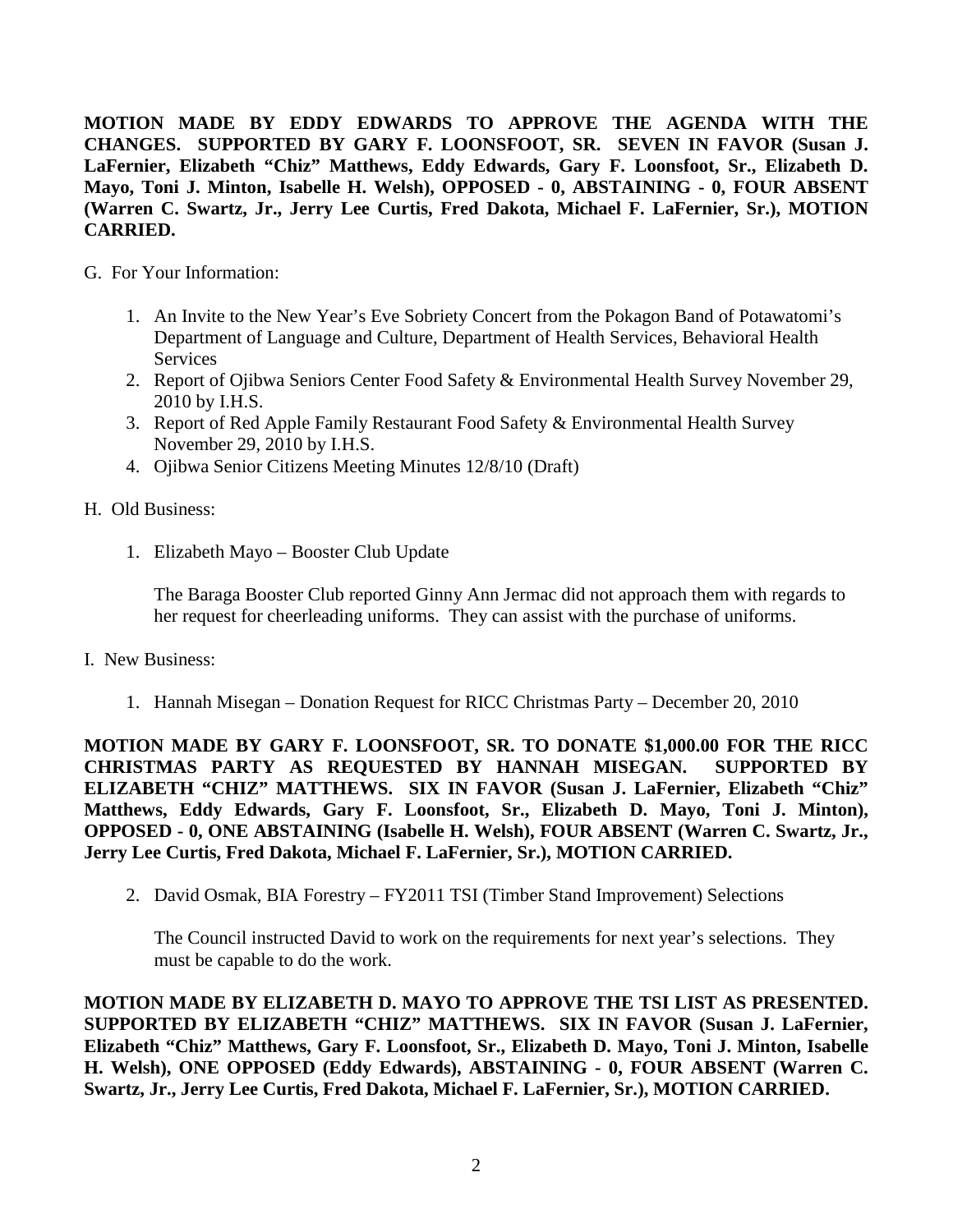3. Gary Loonsfoot, Jr., Language Coordinator/Jim St. Arnold/Brian Brost – INAADIZIWIN Interactive Language DVDs Presentation - Gift from GLIFWC – 500 DVDs were given to KBIC and 25 were given to the OCC.

**Break: 9:50 – 10:03 a.m.** 

**Gary Loonsfoot, Sr. left at 9:50 a.m.** 

- 4. Jason Ayres, Realty Officer
	- a) Resolution KB-1794-2010 Michael J. Denomie Residential Lease

**MOTION MADE BY EDDY EDWARDS TO APPROVE RESOLUTION KB-1794-2010 MICHAEL J. DENOMIE RESIDENTIAL LEASE. SUPPORTED BY SUSAN J. LAFERNIER. SIX IN FAVOR (Susan J. LaFernier, Elizabeth "Chiz" Matthews, Eddy Edwards, Elizabeth D. Mayo, Toni J. Minton, Isabelle H. Welsh), OPPOSED - 0, ABSTAINING - 0, FIVE ABSENT (Warren C. Swartz, Jr., Jerry Lee Curtis, Fred Dakota, Michael F. LaFernier, Sr., Gary F. Loonsfoot, Sr.), MOTION CARRIED.** 

b) Resolution KB-1795-2010 Stacey A. Deschaine Residential Lease

**MOTION MADE BY EDDY EDWARDS TO APPROVE RESOLUTION KB-1795-2010 STACEY A. DESCHAINE RESIDENTIAL LEASE. SUPPORTED BY ISABELLE H. WELSH. SIX IN FAVOR (Susan J. LaFernier, Elizabeth "Chiz" Matthews, Eddy Edwards, Elizabeth D. Mayo, Toni J. Minton, Isabelle H. Welsh), OPPOSED - 0, ABSTAINING - 0, FIVE ABSENT (Warren C. Swartz, Jr., Jerry Lee Curtis, Fred Dakota, Michael F. LaFernier, Sr., Gary F. Loonsfoot, Sr.), MOTION CARRIED.** 

- 5. Bruce LaPointe, Project Manager
	- a) Resolution KB-1796-2010 KBIC IRR TTIP (Indian Reservation Roads Tribal Transportation Improvement Plan) 2011-2014

**MOTION MADE BY EDDY EDWARDS TO APPROVE RESOLUTION KB-1796-2010 KBIC IRR TTIP. SUPPORTED BY TONI J. MINTON. SIX IN FAVOR (Susan J. LaFernier, Elizabeth "Chiz" Matthews, Eddy Edwards, Elizabeth D. Mayo, Toni J. Minton, Isabelle H. Welsh), OPPOSED - 0, ABSTAINING - 0, FIVE ABSENT (Warren C. Swartz, Jr., Jerry Lee Curtis, Fred Dakota, Michael F. LaFernier, Sr., Gary F. Loonsfoot, Sr.), MOTION CARRIED.**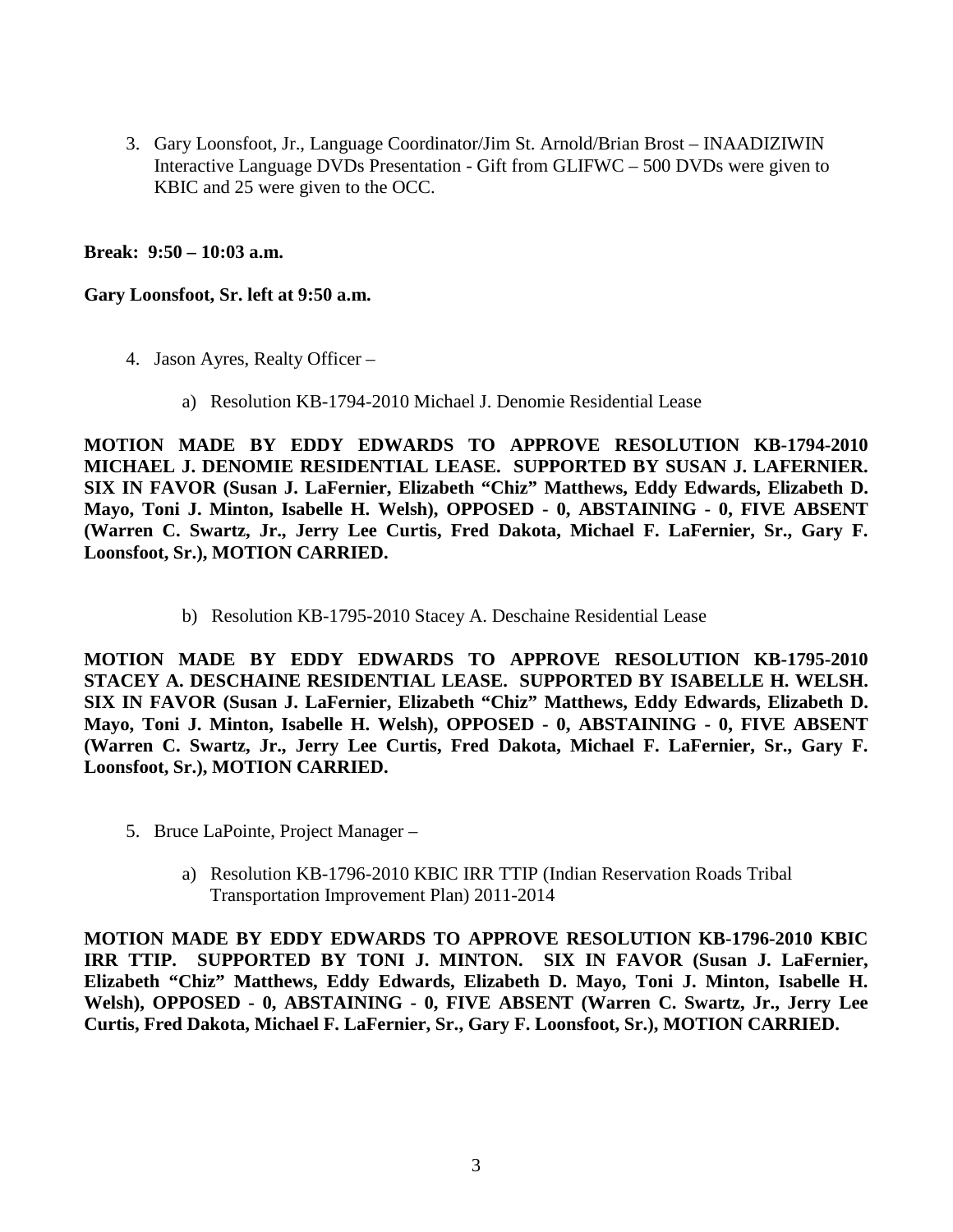b) KBIC Transfer Station Design Award – (6) Bids

**MOTION MADE BY EDDY EDWARDS TO AWARD \$29,000.00 TO INTEGRATED DESIGNS, INC. FOR THE KBIC TRANSFER STATION DESIGN. SUPPORTED BY ELIZABETH D. MAYO. SIX IN FAVOR (Susan J. LaFernier, Elizabeth "Chiz" Matthews, Eddy Edwards, Elizabeth D. Mayo, Toni J. Minton, Isabelle H. Welsh), OPPOSED - 0, ABSTAINING - 0, FIVE ABSENT (Warren C. Swartz, Jr., Jerry Lee Curtis, Fred Dakota, Michael F. LaFernier, Sr., Gary F. Loonsfoot, Sr.), MOTION CARRIED.** 

c) Brian Haataja Well Pump Installation Award

**MOTION MADE BY ELIZABETH D. MAYO TO APPROVE LARSON PUMP CO. LLC FOR THE WELL PUMP INSTALLATION FOR BRIAN HAATAJA IN THE AMOUNT OF \$2,975.41. SUPPORTED BY EDDY EDWARDS. SIX IN FAVOR (Susan J. LaFernier, Elizabeth "Chiz" Matthews, Eddy Edwards, Elizabeth D. Mayo, Toni J. Minton, Isabelle H. Welsh), OPPOSED - 0, ABSTAINING - 0, FIVE ABSENT (Warren C. Swartz, Jr., Jerry Lee Curtis, Fred Dakota, Michael F. LaFernier, Sr., Gary F. Loonsfoot, Sr.), MOTION CARRIED.** 

6. Tom Lofquist, Parks/Marina Caretaker – Vehicle Use Policy Exception (to be able to bring the snow plow trucks home)

**MOTION MADE BY EDDY EDWARDS TO WAIVE THE VEHICLE USE POLICY FOR THE SNOW PLOWERS AND TO HAVE BRUCE LAPOINTE, PROJECT MANAGER, REVISE THE POLICY FOR THEIR USE. SUPPORTED BY ISABELLE H. WELSH. SIX IN FAVOR (Susan J. LaFernier, Elizabeth "Chiz" Matthews, Eddy Edwards, Elizabeth D. Mayo, Toni J. Minton, Isabelle H. Welsh), OPPOSED - 0, ABSTAINING - 0, FIVE ABSENT (Warren C. Swartz, Jr., Jerry Lee Curtis, Fred Dakota, Michael F. LaFernier, Sr., Gary F. Loonsfoot, Sr.), MOTION CARRIED.**

- 7. Susan LaFernier, Secretary Snow Plowing Policy Susan and Isabelle will meet to review and update the plow list and work on the policy.
- 8. Debbie Parrish [Not present]
	- a) Request Gift Cards for the OCC Employees and Board of Regents (21) \$1,050.00

**MOTION MADE BY ELIZABETH D. MAYO TO APPROVE \$50.00 PINES GIFT CARDS FOR OCC EMPLOYEES THIS YEAR. SUPPORTED BY ISABELLE H. WELSH. FIVE IN FAVOR (Susan J. LaFernier, Elizabeth "Chiz" Matthews, Elizabeth D. Mayo, Toni J. Minton, Isabelle H. Welsh), ONE OPPOSED (Eddy Edwards), ABSTAINING - 0, FIVE ABSENT (Warren C. Swartz, Jr., Jerry Lee Curtis, Fred Dakota, Michael F. LaFernier, Sr., Gary F. Loonsfoot, Sr.), MOTION CARRIED.**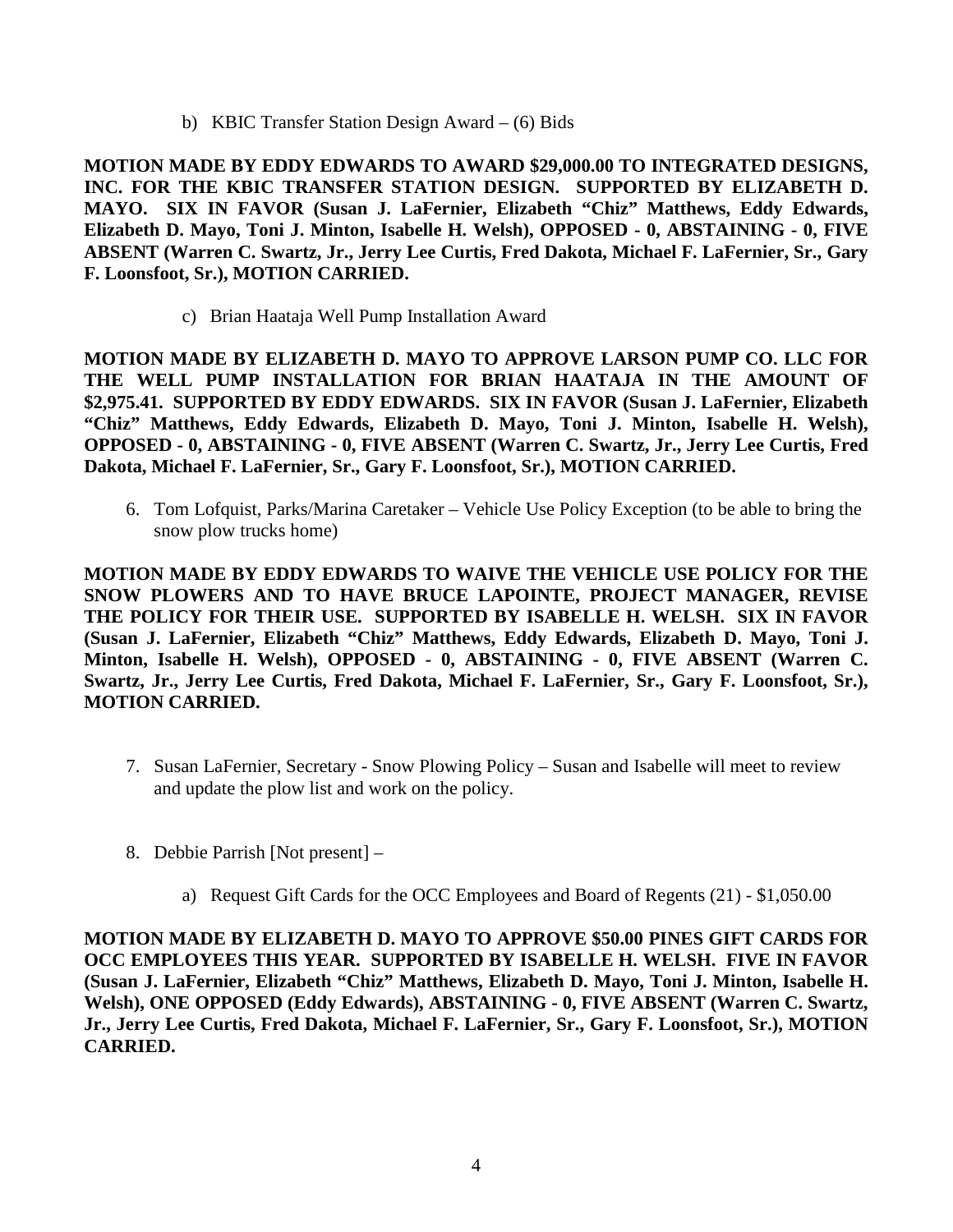b) Eddy Edwards, Treasurer – Christmas Parties

Eddy would like to see that everyone has one Christmas party to attend and everyone receives the same thing. He has 62 employees who received \$200.00 each. He would like OHA employees to receive the Pines cards also.

9. John Baker, Attorney [Not present] – Business License Renewal for Donald Messer and Jason Messer, Jr. – DaShack

**MOTION MADE BY ELIZABETH D. MAYO TO APPROVE THE BUSINESS RENEWAL LICENSE FOR DON AND JASON MESSER FOR DASHACK. SUPPORTED BY SUSAN J. LAFERNIER. FIVE IN FAVOR (Susan J. LaFernier, Elizabeth "Chiz" Matthews, Eddy Edwards, Elizabeth D. Mayo, Toni J. Minton), OPPOSED - 0, ABSTAINING - 0, SIX ABSENT (Warren C. Swartz, Jr., Jerry Lee Curtis, Fred Dakota, Michael F. LaFernier, Sr., Gary F. Loonsfoot, Sr., Isabelle H. Welsh), MOTION CARRIED.** 

(Isabelle Welsh out of the room – no quorum)

10. Tom Chosa, I.T. Director – 583 Information Technology Budget Modification for the remaining costs of the Rite Track Tribal Information System

**MOTION MADE BY EDDY EDWARDS TO APPROVE THE BUDGET MODIFICATION FOR THE 583 INFORMATION TECHNOLOGY FOR \$32,054.00 AS PRESENTED. SUPPORTED BY SUSAN J. LAFERNIER. SIX IN FAVOR (Susan J. LaFernier, Elizabeth "Chiz" Matthews, Eddy Edwards, Elizabeth D. Mayo, Toni J. Minton, Isabelle H. Welsh), OPPOSED - 0, ABSTAINING - 0, FIVE ABSENT (Warren C. Swartz, Jr., Jerry Lee Curtis, Fred Dakota, Michael F. LaFernier, Sr., Gary F. Loonsfoot, Sr.), MOTION CARRIED.** 

11. Eddy Edwards, Treasurer – December 2010 Donations

**MOTION MADE BY EDDY EDWARDS TO DENY ALL DONATION REQUESTS PRESENTED WITH THE EXCEPTION OF THE REQUEST FROM HANNAH MISEGAN. SUPPORTED BY ELIZABETH D. MAYO. SIX IN FAVOR (Susan J. LaFernier, Elizabeth "Chiz" Matthews, Eddy Edwards, Elizabeth D. Mayo, Toni J. Minton, Isabelle H. Welsh), OPPOSED - 0, ABSTAINING - 0, FIVE ABSENT (Warren C. Swartz, Jr., Jerry Lee Curtis, Fred Dakota, Michael F. LaFernier, Sr., Gary F. Loonsfoot, Sr.), MOTION CARRIED.** 

12. Susan LaFernier, Secretary – Schedule Government Appeal of Dismissal Hearing Date Case #008-10

**MOTION MADE BY EDDY EDWARDS TO SCHEDULE THE APPEAL OF DISMISSAL HEARING IN CASE #008-10 FOR JANUARY 6, 2011 AT 1:00 P.M. SUPPORTED BY ELIZABETH "CHIZ" MATTHEWS. SIX IN FAVOR (Susan J. LaFernier, Elizabeth "Chiz" Matthews, Eddy Edwards, Elizabeth D. Mayo, Toni J. Minton, Isabelle H. Welsh), OPPOSED - 0, ABSTAINING - 0, FIVE ABSENT (Warren C. Swartz, Jr., Jerry Lee Curtis, Fred Dakota, Michael F. LaFernier, Sr., Gary F. Loonsfoot, Sr.), MOTION CARRIED.**